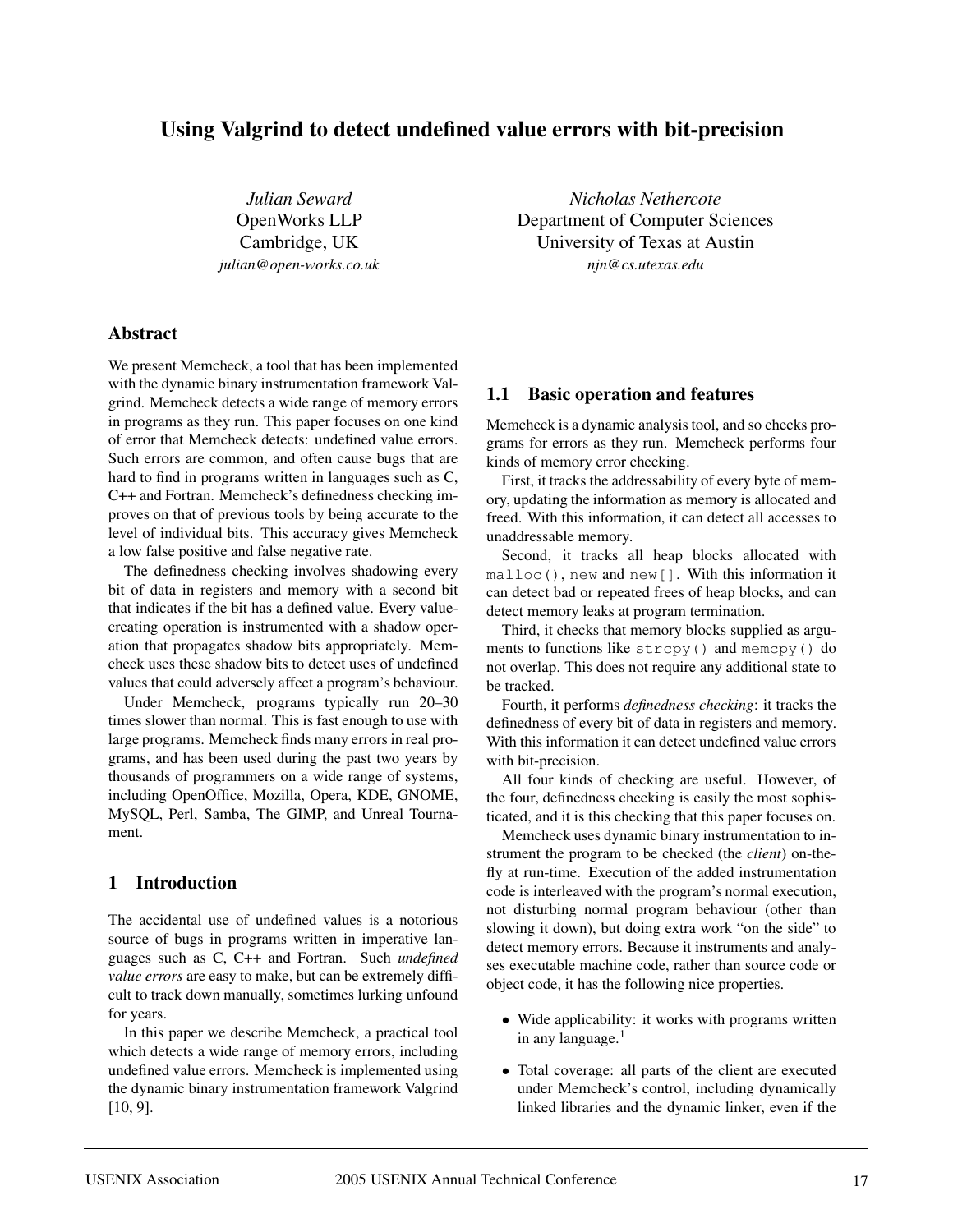```
int main(void) {
  int x, y, z, *p;
  char buf[10];
  write(1, buf, 1); // bug 1
  x = (x == 0 ? y : z ); // bug 2return *p + x; // bug 3
}
```
Figure 1: Example program badprog.c

source code is not available on the system. Indeed, it is only by doing this that Memcheck can be accurate—partial coverage leads either to lots of missed errors (false negatives) or lots of invalid errors (false positives).

• Ease of use: unlike many similar tools, it does not require programs to be prepared (e.g. recompiled or relinked) in any way.

Memcheck is part of the Valgrind suite, which is free (GPL) software, and is available for download from the Valgrind website [14]. It currently runs only on the x86/Linux platform, although work is currently underway to port it to other platforms such as AMD64/Linux, PowerPC/Linux, x86/FreeBSD, and PowerPC/MacOSX.

### **1.2 Using Memcheck**

Memcheck is easy to use. As an example, consider the (contrived) program badprog.c in Figure 1. It contains three undefined value errors. To check the compiled program badprog the user only has to type:

```
valgrind --tool=memcheck badprog
```
The  $-\text{tool}$  = option specifies which tool in the Valgrind suite is used. The program runs under Memcheck's control, typically 20–30 times slower than usual. This slow-down is partly due to Memcheck's definedness checking, partly due to its other checking, and partly due to Valgrind's inherent overhead. The program's output is augmented by Memcheck's output, which goes by default to standard error, although it can be redirected to a file, file descriptor, or socket with a command line option.

Figure 2 shows the resulting output. The first three lines are printed by Memcheck on startup. The middle section shows three error messages issued by Memcheck. The final three lines are printed at termination, and summarise Memcheck's findings. Each line of Memcheck's output is prefixed with the client's process ID, 27607 in this case.

The three error messages are quite precise. The first indicates that the memory passed to the system call write() via the buf argument contains undefined values; its last line indicates that the undefined value is on

```
void set_bit ( int* arr, int n ) {
  arr[n/32] |= (1 \le (n\32));
}
int get_bit ( int* arr, int n ) {
 return 1 & (arr[n/32] >> (n%32));
}
int main ( void ) {
 int* arr = malloc(10 * sizeof(int));set_bit(arr, 177);
  printf("%d\n", get_bit(arr, 178));
  return 0;
}
```


the stack of thread 1 (the main thread). The second indicates that a conditional jump depends on an undefined value. The third indicates that an undefined value is used as a pointer. All three error messages include a stack trace that indicate precisely where the error is occurring. In order to get exact line numbers in the stack traces, the client must be compiled with debugging information. If this is missing, the code locations are less precise, as can be seen with the location within the write() function (not to be confused with the write() system call)— GNU libc on this system was not compiled with debugging information.

Attentive readers may note that the final line of badprog.c could cause a segmentation fault due to the use of the uninitialised variable  $p$  as an address. On one system we tried this test on, exactly that happened, and so Memcheck issued an additional "Invalid read of size 4" warning immediately before the memory access, thanks to its addressability checking. For the run presented, the memory access (un)luckily hit addressable memory, so no addressability error message was issued.

## **1.3 Bit-level precision**

Memcheck is the first tool we are aware of that tracks definedness down to the level of bits. Other tools track definedness at byte granularity (Purify) or word granularity (Third Degree).

This means Memcheck correctly handles code which deals with partially-defined bytes. In C and C++, two common idioms give rise to such bytes: use of bit arrays and use of bitfields in structures. Tools which track definedness at byte or word granularities necessarily give inaccurate results in such situations – either they fail to report genuine errors resulting from uses of uninitialised bits, or they falsely flag errors resulting from correct uses of partially defined bytes.

The program shown in Figure 3 uses an uninitialised bit in a bit-array. Memcheck reports this, but Purify does not<sup>2</sup>. Memcheck is known to have found previously-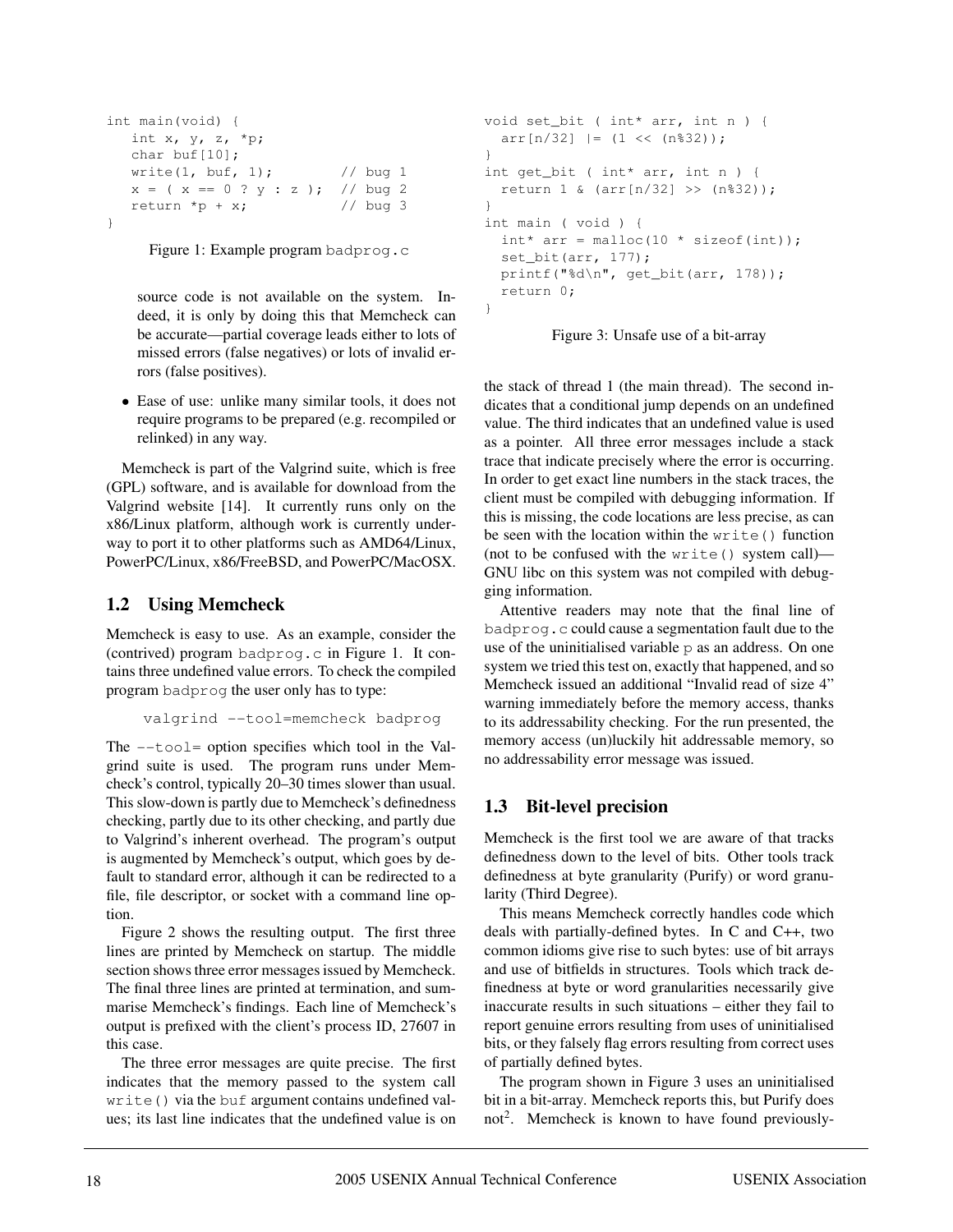```
==27607== Memcheck, a memory error detector for x86-linux.
=27607== Copyright (C) 2000-2004, and GNU GPL'd, by Julian Seward et al.
==27607== For more details, rerun with: -v
=27607===27607== Syscall param write(buf) contains uninitialised or unaddressable byte(s)
==27607== at 0x420D2473: write (in /lib/tls/libc-2.3.2.so)
==27607== by 0x8048347: main (badprog.c:6)
==27607== Address 0x52BFE880 is on thread 1's stack
<junk character printed by write()>
=27607===27607== Conditional jump or move depends on uninitialised value(s)
==27607== at 0x804834F: main (badprog.c:7)
=27607===27607== Use of uninitialised value of size 4
==27607== at 0x804836B: main (badprog.c:8)
=27607===27607== ERROR SUMMARY: 3 errors from 3 contexts (suppressed: 11 from 1)
==27607== malloc/free: in use at exit: 0 bytes in 0 blocks.
==27607== malloc/free: 0 allocs, 0 frees, 0 bytes allocated.
```
Figure 2: Example output for badprog.c

undetected uses of single uninitialised bits in C++ structure bitfields, in at least one large, widely used C++ code base.

### **1.4 Contributions**

Our main contribution is a detailed description of Memcheck's definedness checking, which has only been briefly touched upon in previous publications about Valgrind [10, 9]. Memcheck's definedness checking improves on that performed by previous tools by being accurate to the level of individual bits. Its false positive and false negative rates are very low. Finally, the runtime overhead of the definedness checking is reasonable enough that it is practical to use on very large programs.

## **1.5 Paper structure**

The rest of this paper is structured as follows. Section 2 describes how Memcheck works, in particular the details of shadow bit operations, which are crucial in ensuring Memcheck's accuracy and speed. Section 3 evaluates Memcheck by considering the cost of its use—in terms of how easy it is to obtain and run, the ease of using its results, and its impact on performance—and the benefits provided by its bug-finding abilities. Section 4 discusses related work. Section 5 concludes.

# **2 How Memcheck works**

## **2.1 Valgrind**

Memcheck is implemented as a plug-in to Valgrind [10, 9]. Valgrind is a framework for creating tools that use dynamic binary instrumentation; it does all the hard work of inserting instrumentation into machine code at run-time. Tools are created as plug-ins, written in C, to Valgrind's *core*. The basic view is:

Valgrind core  $+$  tool plug-in  $=$  Valgrind tool.

The resulting tool loads the client at start-up, grafting itself onto the process as it does so. It then starts executing the client, by (re)compiling the client's code, one basic block at a time, in a just-in-time, execution-driven fashion. The compilation process involves disassembling the machine code into an intermediate representation called UCode. UCode is instrumented by the tool plug-in, and the instrumented UCode is then converted back into x86 code. The resulting code is stored in Valgrind's code cache, to be rerun as necessary.

The core spends most of its execution time making, finding, and running translations. None of the client's original code is run. The core also provides many services to tools, to ease common tasks such as recording errors and reading debug information. Only one tool can be used at a time.

The Valgrind distribution contains the core, plus five tools: Memcheck, Addrcheck (a lightweight version of Memcheck that omits definedness checking), a cache profiler, a memory space-use (heap) profiler, and a data race detector for POSIX pthread-ed programs.

# **2.2 Overview**

The basic idea underlying the definedness checking is straightforward.

• Every single bit of data, b, maintained by a program, in both registers and memory, is *shadowed*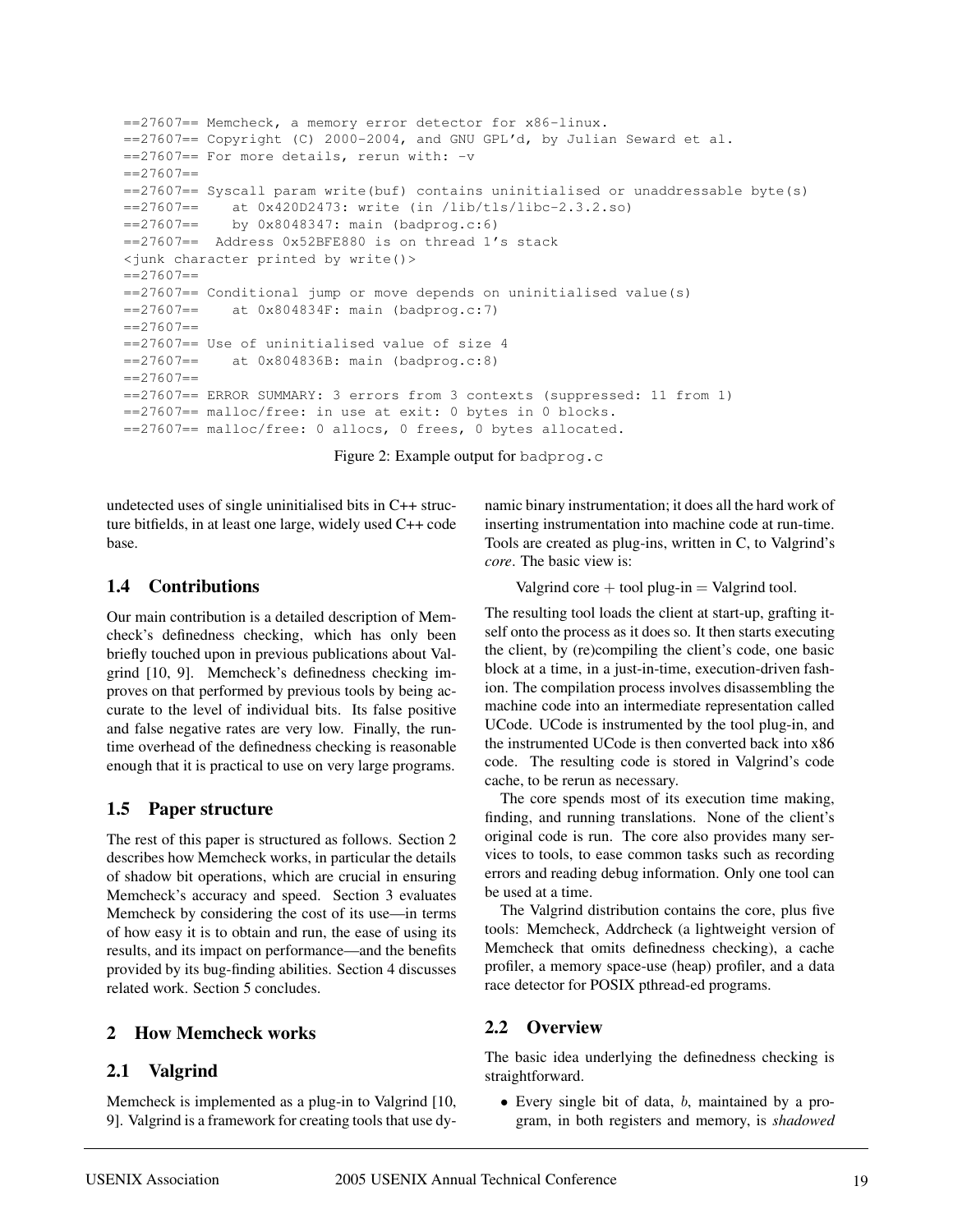by a piece of metadata, called a *definedness* bit. For historical reasons these are often also referred to as *V bits* (V being short for "validity"). Each V bit indicates whether or not the bit  $b$  it shadows is regarded as currently having a properly defined value.

- Every single operation that creates a value is shadowed by a *shadow operation* that computes the V bits of any outputs, based on the V bits of all inputs and the operation. The exact operations performed by this *shadow computation* are important, as they must be sufficiently fast to be practical, and sufficiently accurate to not cause many false positives.
- Every operation that uses a value in such a way that it could affect the observable behaviour of a program is checked. If the V bits indicate that any of the operation's inputs are undefined, an error message is issued. The V bits are used to detect if any of the following depend on undefined values: control flow transfers, conditional moves, addresses used in memory accesses, and data passed to system calls.

Most operations do not directly affect the program's observable behaviour. In such cases, the V bits are not checked. Instead, V bits for the result of the operation are computed. Hence, for the most part, Memcheck silently tracks the flow of undefined values, and only issues an error message when use of such a value is potentially dangerous. This scheme is required because undefined values are often copied around without any problem, due to the common practice, used by both programmers and compilers, of padding structures to ensure fields are word-aligned.

From this overview, the main overheads of definedness checking are apparent. First, the use of V bits doubles the amount of memory in use. Second, most instructions compute new values, and thus require a shadow operation itself consisting of one or more instructions.

# **2.3 Details of V bits**

A V bit of zero indicates that the corresponding data bit has a properly defined value, and a V bit of one indicates that it does not. This is counterintuitive, but makes some of the shadow operations more efficient than they would be if the bit values were inverted.

Every 32-bit general purpose register is shadowed by a 32-bit shadow register, and every byte of memory has a shadow V byte. After that, there are some exceptions to the basic rule of "one V bit per data bit".

• The x86 condition code register (%eflags) is approximated with a single V bit, since tracking all 6 condition codes individually is expensive and mostly unnecessary.

- The program counter is not shadowed. Instead, we regard it as always defined, and emit an error message whenever a conditional jump depends on undefined condition codes. One way to interpret such a jump is as an attempt to assign an undefined value to the program counter, but since we are not tracking the program counter's definedness state, we regard it as always-defined, and so must immediately report any attempt to "assign" it an undefined value.
- Floating point, MMX and SSE registers are not shadowed. Memcheck can still perform definedness checking on code using these registers, but such checks may produce a higher false positive rate than would have occurred had the registers been shadowed.

## **2.4 Instrumentation basics**

In principle it is possible to directly state the V bit transformations required to shadow each x86 instruction. In practice, the x86 instruction set is so complex and irregular that this would be difficult and fragile. Fortunately, UCode (Valgrind's intermediate representation) is RISClike and clearly exposes all memory and arithmetic operations, which makes Memcheck's instrumentation task much easier.

Another important aspect of UCode is that it supports the use of an infinite supply of virtual registers. The initial translation from x86 is expressed in terms of such registers. Memcheck interleaves its own instrumentation UCode with it, using as many new virtual registers as required. Valgrind's core has the job of performing instruction selection and register allocation to convert this sequence back to executable x86 code.

# **2.5 Abstract operations on V bits**

The V bit instrumentation scheme is best described in terms of a family of simple abstract operations on V bits. We will use  $d1$  and  $d2$  to denote virtual registers holding real values, and v1 and v2 denote virtual shadow registers holding V bits. Also, some operations below use X and Y indicate the operand and result widths in bytes (and 0 represents an operand with a width of a single bit). Those operations for which the width is not specified are width-independent.

Memcheck uses the following binary operations.

• DifD( $v1$ ,  $v2$ ) ("defined if either defined") returns a V bit vector the same width as  $v1$  and  $v2$ .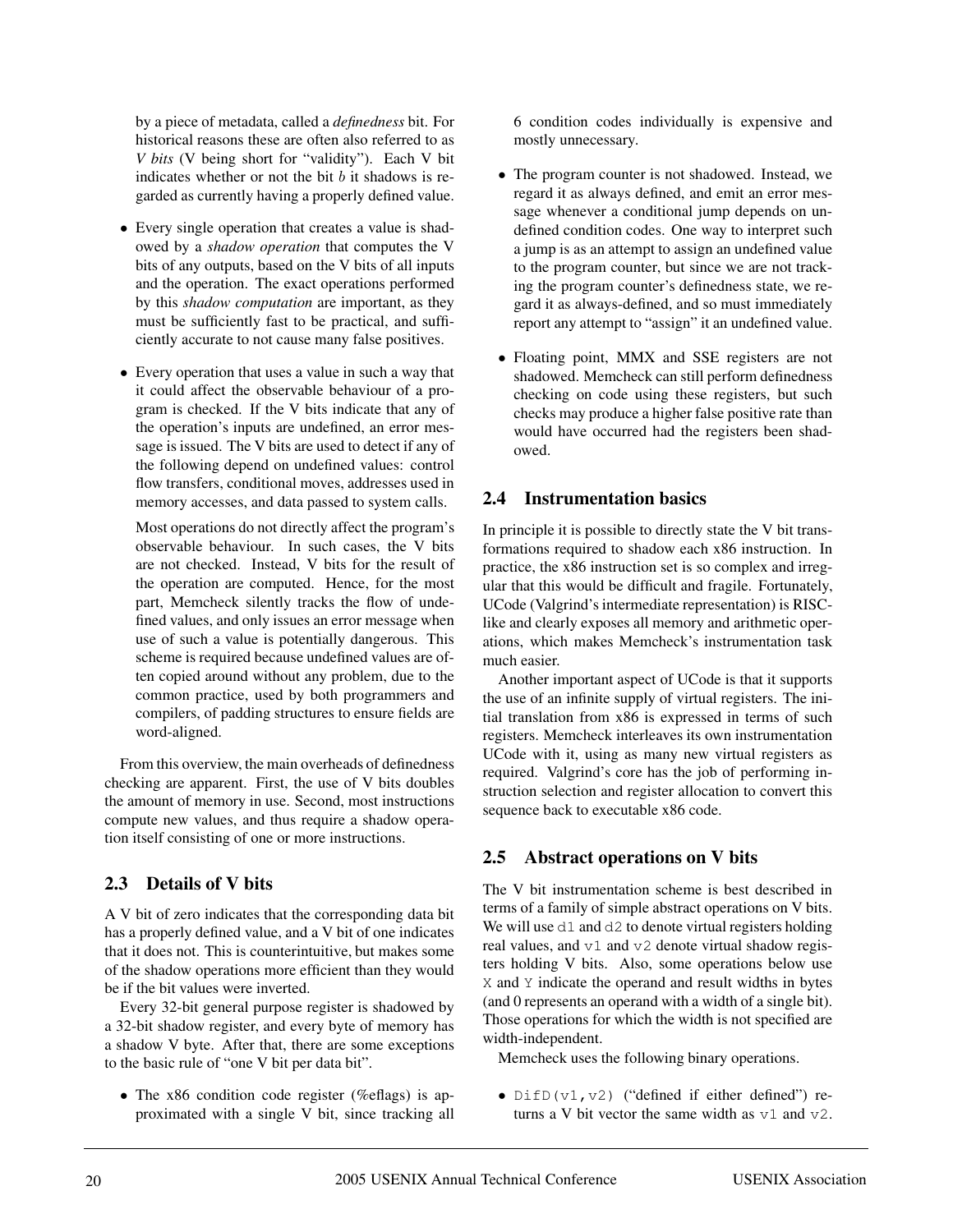Each bit of the result indicates definedness if either corresponding operand bit indicates definedness. Since our encoding is zero for defined and one for undefined, DifD can be implemented using a bitwise-AND operation.

- UifU( $v1$ ,  $v2$ ) ("undefined if either undefined") dually propagates undefinedness from either operand, again at a bitwise level, and can be implemented using a bitwise-OR operation.
- ImproveAND $(d, v)$  and ImproveOR $(d, v)$ are helpers for dealing with AND and OR operations. These have the interesting property that the resulting V bits depend not only on the operand V bits, but also on the operand data values. ImproveAND takes a data value (d) and a V bit value (v), and produces an "improvement value" bitwise as follows:

ImproveAND(0, undefined) = undefined ImproveAND(0, defined) = defined ImproveAND(1, undefined) = undefined  $ImproveAND(1, defined) = undefined$ 

The second case is the interesting one. If one of the arguments is a defined zero bit, we don't care that the other argument might be undefined, since the result will be zero anyway. Hence ImproveAND creates a "defined" V-bit, which, as described in Section 2.6, is merged into the final result for AND using DifD. This has the effect of forcing that bit of the result to be regarded as defined. "undefined" is the identity value for DifD, so the other three cases have no effect on the final outcome.

For exactly analogous reasons, ImproveOR behaves similarly, with the interesting case being ImproveOR(1, defined) = defined.

The following unary operations are also needed.

- Left $(v)$  simulates the worst-case propagation of undefinedness upwards (leftwards) through a carry chain during integer add or subtract. Left $(v)$  is the same as v, except that all bits to the left of the rightmost 1-bit in  $\nu$  are set. For example, using 8-bit values, Left(00010100) = 11111100. Left can be implemented in two x86 instructions, a negation followed by an OR operation.
- PCastXY( $\nu$ ) are a family of size-changing operations which can be interpreted as "pessimising casts". If *all* bits of the operand are zero (defined), PCast produces a V bit vector at the new width in which all bits are zero (defined),

else it produces a value with all bits one (undefined). For example, PCast12(00010100) = 1111111111111111, and  $PCast12(00000000) =$ 0000000000000000.

These casts are used in various approximations in which the definedness checking needs to consider the worst-case across a whole word of bits. It is important to appreciate that the narrowing casts (where  $X > Y$ ) do not simply discard the high bits of the operand. Similarly, the case where  $X = Y$  is not the identity function. In all cases, each result bit depends on all operand bits, regardless of their relative sizes. PCast can be implemented in at most three x86 instructions: for narrowing casts, negation followed by subtract-with-borrow; for widening casts, a shift, a negation, and a subtract-with-borrow.

- ZWidenXY(v) are a family of widening operations which mimic unsigned (zero-extend) widening of data values. As with PCast, X and Y denote argument and result widths, with the additional requirement that  $Y \geq X$ . Zero-widening a data value produces zeroes in the new positions, and so ZWiden needs to indicate these new positions are defined. Since defined values are encoded as zero bits, ZWiden can itself be implemented using a zero-widen instruction. This is the first of several cases where choosing zero (rather than one) to mean "defined" simplifies the implementation.
- SWidenXY  $(v)$  is the dual family of signed widening operations. A signed widening copies the top argument bit into all new positions. Therefore SWiden has to copy the top definedness bit into all new positions and so can itself be implemented using a signed-widen instruction.

## **2.6 The instrumentation scheme proper**

Every operation (instruction or system call) that creates a value must be instrumented with a shadow operation that computes the corresponding V bits. This section describes these shadow operations in detail.

Recall that for each virtual register  $d1, d2...$  in the incoming UCode, Memcheck allocates a shadow virtual register  $v1, v2...$  to carry the corresponding V bits.

**Register and memory initialisation** At startup, all registers have their V bits set to one, i.e. undefined. The exception is the stack pointer, which has its V bits set to zero, i.e. defined.

All memory bytes mapped at startup (i.e. code and data segments, and any shared objects) have their V bits set to zero (defined).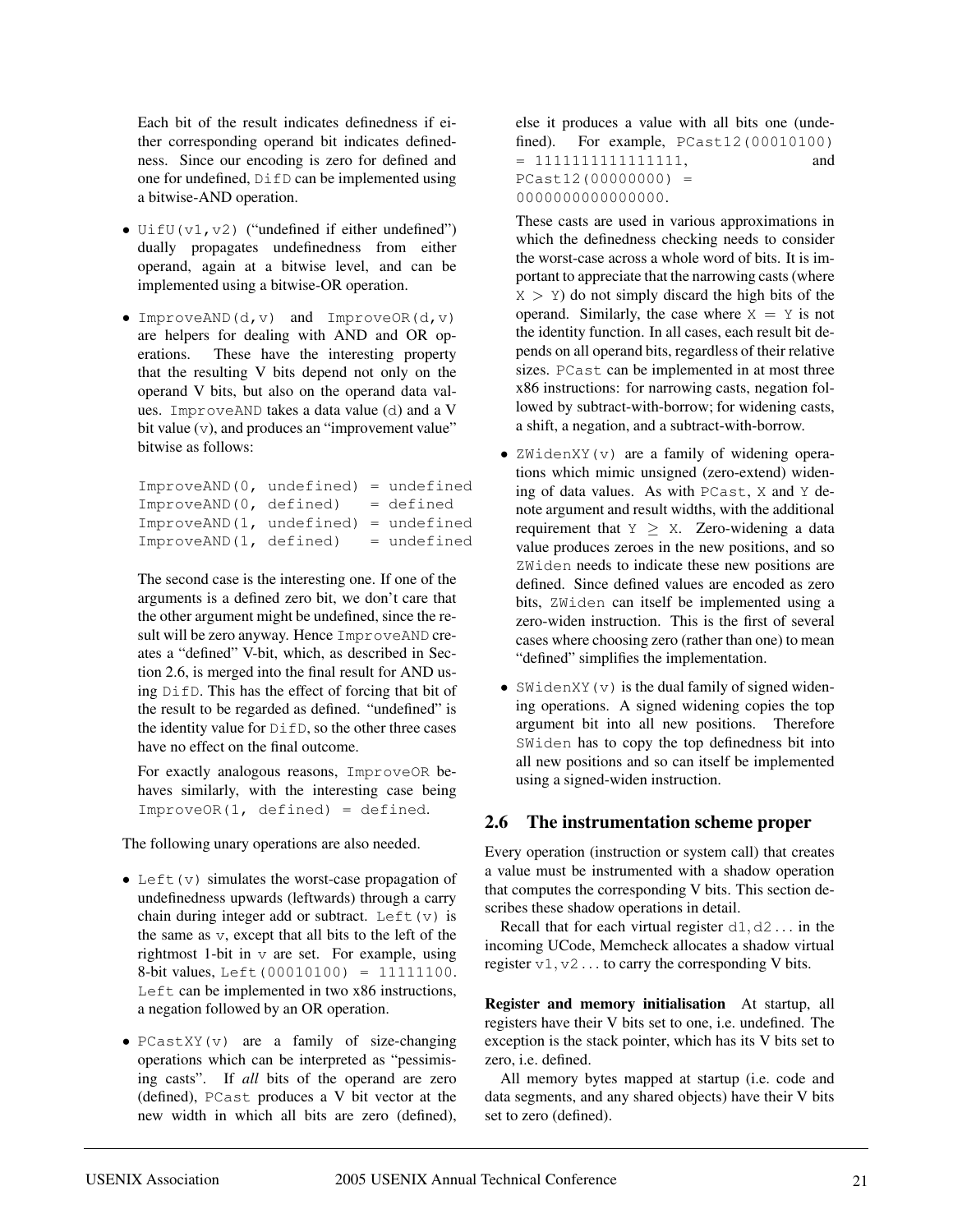**Memory allocation and deallocation** The Valgrind framework intercepts function and system calls which cause usable address ranges to appear/disappear. Memcheck is notified of such events and marks shadow memory appropriately. For example, malloc and mmap bring new addresses into play: mmap makes memory addressable and defined, whilst malloc makes memory addressable but undefined. Similarly, whenever the stack grows, the newly exposed area is marked as addressable but undefined. Whenever memory is deallocated, the deallocated area also has its values all marked as undefined.

Memcheck also uses such events to update its maps of which address ranges are legitimately addressable. By doing that it can detect accesses to invalid addresses, and so report to the user problems such as buffer overruns, use of freed memory, and accesses below the stack pointer. Details of this addressability checking are beyond the scope of this paper.

**Literals** All literals are, not surprisingly, considered to be completely defined.

**Data copying operations** These are straightforward. Register-to-register moves give rise to a move between the corresponding shadow registers. Register-to-memory and memory-to-register transfers are instrumented with a move between the corresponding shadow register and shadow memory.

x86 contains a byte-swap (endianness-change) instruction. As this merely rearranges bits in a word, a byte-swap instruction is also applied to the shadow value.

**Addition** and subtraction Given d3 = Add(d1,d2) or  $d3 = Sub(d1, d2)$ , each result bit can simplistically be considered defined if both the corresponding argument bits are defined. However, a result bit could also be undefined due to an undefined carry/borrow propagating upwards from less significant bit positions. Therefore Memcheck needs to generate  $v3 = \text{Left}(\text{UifU}(v1, v2))$ .

The same scheme is used for multiplies. This is overly conservative because the product of two numbers with  $N$  and  $M$  consecutive least-significant defined bits has  $N + M$  least-significant defined bits, rather than  $min(N, M)$  as the Add/Sub scheme generates. It would be possible to do a better job here, but the extra expense does not seem justified given that very few, if any, complaints have arisen over the subject of false positives arising from multiplies.

The shadow operation for Neg (negation) is trivially derived by constant-folding the shadow operation for Sub(0,d), giving the result Left(v), where v is the shadow for d.

**Add with carry and subtract with borrow** These take the CPU's carry flag as an additional single-bit operand. Let  $v \in L$  be the virtual 1-bit-wide register tracking the definedness of the condition codes (%eflags). If this extra operand is undefined, the entire result is undefined, so the following formulation derives straightforwardly from the Add/Sub case:

 $v3 = \text{UifU}(\text{Left}(\text{UifU}(v1,v2))),$ PCast0X(vfl) )

where X is the width of  $v1$ ,  $v2$  and  $v3$ .

**Xor** A simple case: given  $d3 = Xor(d1, d2)$ , generate  $v3 = \text{UifU}(v1, v2)$ .

The rule for Not is trivially derived by constantfolding the rule for  $Xor(0xFF...FF, d)$ , giving, as one might expect, the simple result  $\nu$ , where  $\nu$  is the shadow for d; i.e. the V bits are unchanged.

**And and Or** These require inspection of the actual operand values as well as their shadow bits. We start off with a bitwise UifU of the operands, but fold in, using DifD, "improvements" contributed by defined zeroarguments (for And) or defined one-arguments (for Or). So, given:

 $d3 = And(d1, d2)$  $d3 = Or(d1, d2)$ 

the resulting instrumentation assignments are, respectively:

```
v3 = Diff( UifU(v1, v2),
           DifD( ImproveAND(d1, v1),
                  ImproveAND(d2,v2) ) )
v3 = Diff( UifU(v1, v2),
           DifD( ImproveOR(d1, v1),
                  ImproveOR(d2,v2) ) )
```
This means instrumentation of And/Or is quite expensive. However, such instructions are often used with one constant operand, in which case Memcheck's postinstrumentation cleanup pass can fold these expressions down to a single ImproveAND/OR term.

**Shl, Shr, Sar, Rol, Ror** (Shift left, Unsigned shift right, Signed shift right, Rotate left, Rotate right). In all cases, if the shift/rotate amount is undefined, the entire result is undefined. Otherwise, for reasons which are somewhat subtle, the result V bits are obtained by applying the same shift/rotate operation to the V bits of the value to be shifted/rotated.

Given input  $d3 = OP(d1, d2)$ , where d2 is the shift/rotate amount, and the sizes of d1/d3 and d2 are respectively X and Y, the resulting instrumentation assignment is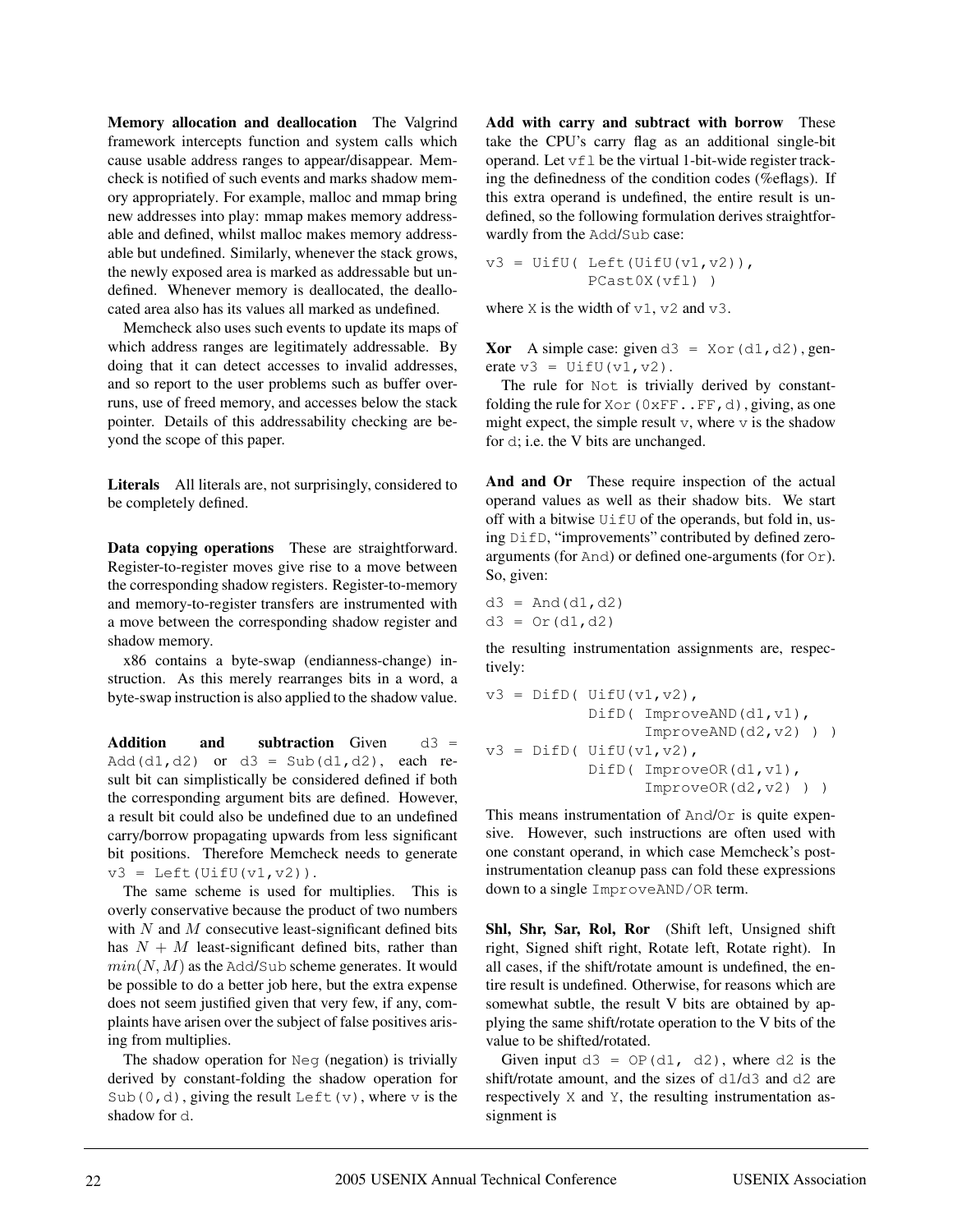$v3 = \text{UifU}(\text{PCastYX}(v2), \text{OP}(v1, d2))$ 

In all five cases, the definedness bits are processed using the same operation as the original. For Rol and Ror, the definedness bits must be rotated exactly as the data bits are. Shl and Shr shift zeroes into the data, and so corresponding zeroes—indicating definedness—need to be shifted into the definedness word. Sar copies the top bit of the data, and so needs to also copy the top bit of the definedness word.

**Widening and narrowing conversions** A narrowing conversion on data throws away some of the top bits of the word, and so the same operation can be used to throw away the top bits of the shadow word.

Signed and unsigned widening conversions give rise respectively to a single SWiden or ZWiden operation.

**Instructions which set flags** On x86, most integer arithmetic instructions set the condition codes (%eflags) and Memcheck duly tracks the definedness state of %eflags using a single shadow bit. When an integer operation sets condition codes, it is first instrumented as described above. Memcheck pessimistically narrows the result value(s) of the shadow operation using PCastX0 to derive a value for the %eflags shadow bit.

**Loads, stores, conditional branches and conditional moves** These are discussed in the next section.

**Floating point (FP) and MMX, SSE, SSE2 (SIMD) operations** Valgrind does not disassemble floating point or SIMD instructions to the same level of detail as it does integer instructions. Instead, it merely modifies some of the register fields in the instruction, marks any instructions referencing memory as such, and copies them otherwise unchanged into the output instruction stream.

Because of this, Memcheck can only offer crude instrumentation of such instructions. Such instrumentation is safe in the sense that all uses of undefined values, and all illegitimate memory accesses, will still be caught. The crudeness of the instrumentation has the effect that some computations, when done with FP or SIMD registers, may elicit false-positive undefined value errors, when similar or identical operations done using integer registers would not. The most notable case is that copying undefined data through the FP or SIMD registers will elicit false positives.

The instrumentation scheme is as follows. Neither the FP nor SIMD registers have any associated V bits. When a value is loaded from memory into such a register, if any part of the value is undefined, an error message is issued. When a value is written from such a register to memory, shadow memory is marked as defined. This is in keeping with the **Eager** approximation scheme described shortly.

So far, this crude scheme has proven adequate, mostly because programmers and compilers rarely copy and manipulate partially-undefined data through FP or SIMD registers. However, vectorising compilers for SIMD architectures are becoming increasingly common [8], and this scheme cannot continue much longer—it is the biggest weakness of Memcheck. A new version of Memcheck under development will shadow data in floating point registers and in individual lanes of SIMD registers, thus remedying this deficiency.

**Approximating everything else** The above cases give sufficient accuracy to achieve a near-zero false positive rate on almost all compiler-generated and handwritten code. There are a multitude of other cases which *could* be tracked accurately, but for which there appears to be no point. These include: division, rotates through the carry flag, and calls to helper functions which implement obscure features (CPUID, RDTSC, BCD arithmetic, etc).

In such situations, two approximation schemes are possible.

• **Lazy.** The V bits of all inputs to the operation are pessimistically summarised into a single bit, using chains of UifU and/or PCastX0 operations. The resulting bit will indicate "undefined" if any part of any input is undefined. This bit is duplicated (using PCast0X) so as to give suitable shadow output word(s) for the operation.

Using this scheme, undefinedness can be made to "flow" through unknown operations, albeit in a pessimistic manner. No error messages will be issued when such operations execute.

• **Eager**. As with **Lazy**, a summary definedness bit is pessimistically computed. If the bit is one (undefined), an error message is issued. Regardless of the bit's value, shadow output word(s) are created indicating "defined". Counterintuitive as this may seem, it stops cascades of undefined value error messages being issued; only the first observation of such values are reported.

Memcheck currently uses **Eager** for all floating point and SIMD operations, as decribed above, and **Lazy** in all other situations.

#### **2.7 Deciding when to issue error messages**

At every point where an undefined value could be consumed by an operation, Memcheck has a choice: should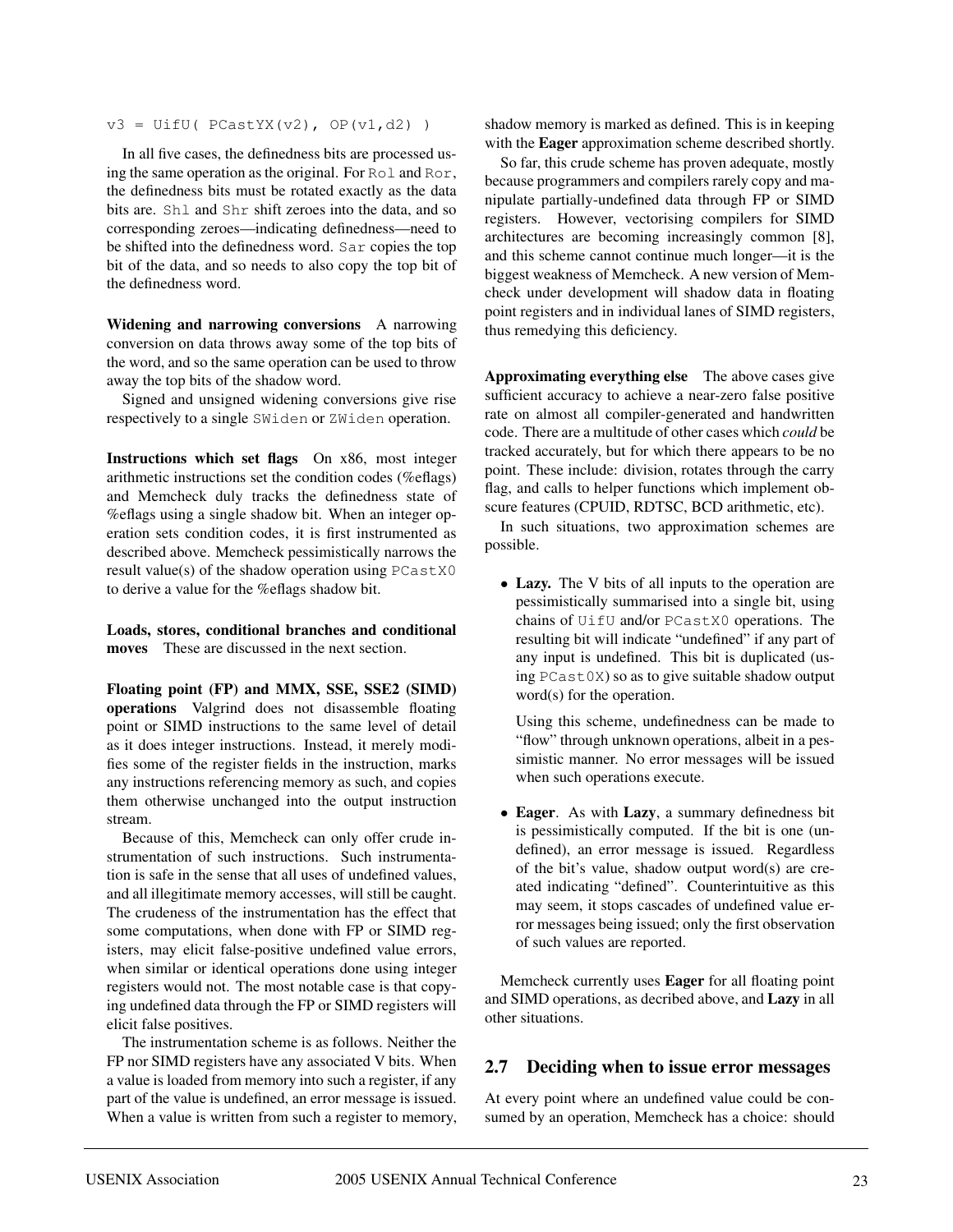it report the error right now, or should it silently propagate the undefinedness into the result? Both approaches have advantages.

- Reporting the error sooner (the eager strategy mentioned above) makes it easier for users to track down the root cause of undefined values. Undefined value errors originate primarily from reading uninitialised memory. Such values propagate through the computation until they hit a check point. If check points are rare, that path can be long, and users may have to trace back though multiple levels of procedure calls and through their data structures to find the root cause.
- Deferring error checking and reporting has two major advantages. Firstly, error checks are expensive—a test and conditional jump—and so minimising them improves performance. Secondly and more importantly, reporting errors too soon can lead to false positives: undefined values might be used in a safe way and then discarded, so an early check on them would give a pointless error to the user.

Memcheck mostly takes the second alternative, deferring error reporting as far as it can. Checks for undefined values are made only when the program is in immediate danger of performing one of the following actions, which could change its observable behaviour.

- Taking a memory exception due to use of an undefined address in a load or store.<sup>3</sup>
- Making a conditional jump based on undefined condition codes.
- Passing undefined values to a system call.
- Loading uninitialised values from memory into a SIMD or FP register.

Accordingly, instrumentation for such events is as follows.

- Memory access (all kinds): check address for definedness and issue an error message if any address bit is undefined.
- Conditional jump: check the V bit which shadows %eflags, and issue an error message if undefined.
- System call: check arguments (scalar and in memory) to the extent possible, and issue an error message if undefined values are being passed to the kernel. This requires in-depth knowledge of the kernel interface.

• Memory load into a SIMD or FP register: in addition to checking definedness of the address, also check the loaded data for definedness, and issue an error message if necessary.

Conditional moves could be handled using either the eager or lazy scheme. Memcheck handles them eagerly, testing the condition code and reporting any error immediately.

Each error check consists of testing a shadow virtual register $4$  against zero for any undefinedness, and calling a helper function to issue an error message if so. An important but non-obvious extra step is that, immediately following the test, the shadow register should be set to zero ("all defined"). Doing so prevents subsequent checks on it issuing essentially duplicate errors, which would confuse users. Consider the following C fragment:

```
int* p; /* not defined */
\ldots = *p;
*_{p} = ...
```
For the load, p's shadow is tested, and an error message is issued if necessary. Subsequently in the store, reporting another such error for  $p$  would not help lead users to the root cause of the problem.

**Loads from invalid addresses** One interesting question is how to handle loads from memory which Memcheck regards as not validly addressable. Our solution is counterintuitive: data loaded from unaddressable memory is marked as defined.

This helps reduce error cascades. A load from an invalid address will in any case cause Memcheck to issue an invalid-address error message. If the loaded data was marked as undefined, Memcheck might, as a result, later issue undefined value error messages. These would confuse users and obscure the true cause of the error—the invalid address. Marking the loaded data as defined avoids that problem.

# **2.8 Avoiding false positives**

Memcheck has a very low false positive rate. However, a few hand-coded assembly sequences, and a few very rare compiler-generated idioms can cause false positives. The few examples we know of are as follows.

• xor %reg,%reg: %reg is defined after the instruction, even if it is undefined prior to it. This is solved for Memcheck by Valgrind's x86-to-UCode translation phase, which translates this idiom as if it had instead seen mov \$0,%reg; xor %reg,%reg.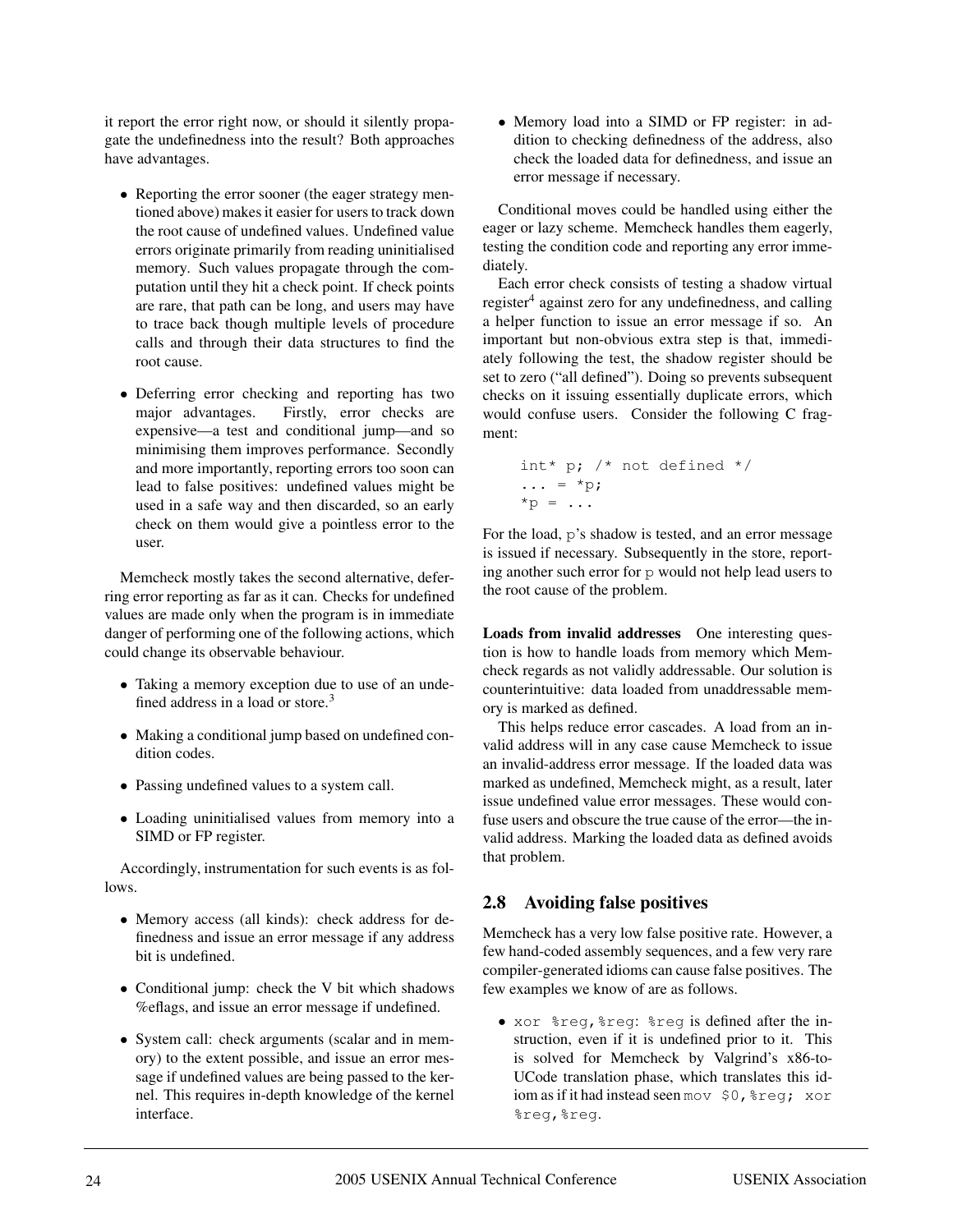- sbb %reg,%reg: This copies the carry flag into all bits of %reg, and has no real dependence on %reg's original value. The instrumentation described above preserves any undefinedness from %reg's original value, which is inappropriate. Again, the front end solves this by instead translating mov \$0,%reg; sbb %reg,%reg.
- A more difficult case: GCC occasionally generates code to do a conditional jump based on the highest bit in a register by moving the bit to the sign flag using test %reg,%reg and then doing a conditional jump based on the sign flag. Unfortunately, if bits below the highest bit in %reg are undefined, Memcheck's instrumentation scheme will conclude that all six condition codes are undefined, and so complain at the jump. The problem arises because only one bit is used to approximate the definedness state of all six condition codes. A possible solution is to model the sign flag separately from the rest, but so far we have resisted this extra complexity and run-time overhead.
- GNU libc contains highly-optimised, hand-written assembly routines for common string functions, particularly strlen(). These traverse the string a word at a time, relying on detailed properties of carry-chain propagation for correct behaviour. For such code, Memcheck's use of the Left operator to model such propagation is too crude, and leads to false positives.

Memcheck has a two-part work-around. First, it replaces the standard versions of these functions with its own less optimised versions that do not cause problems. But GCC sometimes inlines calls to these functions, and handling them currently involves a nasty hack. Such code requires addition/subtraction of carefully chosen constants, such as 0x80808080. If Memcheck sees adds/subtracts with such suspect constants as operands, some undefined value checks in the containing basic block are omitted.

A better solution would be to use the presence of such constants as a signal that adds/subtracts in this block should be instrumented using an alternative, more accurate but more expensive formulation which properly tracks carry propagation [6]. We are developing such a scheme.

Finally, Memcheck's underlying assumptions are occasionally invalid. For example, some programs deliberately use undefined values as an additional source of entropy when generating random numbers.

## **2.9 False negatives**

We believe there are very few situations in which Memcheck fails to flag uses of undefined values that could have any observable effect on program behaviour. The exceptions we are aware of are as follows.

- The abovementioned omission of some checks in blocks containing magic constants such as 0x80808080. This hack could be removed as suggested above, probably with minimal performance loss.
- Caller-saved registers in procedures. Ideally, on entry to a procedure, caller-saved registers should be marked as undefined, since callees assume that caller-saved registers are fresh storage available for use. Memcheck does not currently do so. Doing this correctly is difficult, both because it is calling-convention dependent, and because reliably observing procedure entry/exit on x86/Linux is nearly impossible given the use of tail-call optimisations, leaf-function optimisations, and use of longimp().<sup>5</sup> As a result, it is possible that registers which should be regarded as undefined at the start of a callee are marked as defined due to previous activity in the caller, and so some errors might be missed.
- Programs that switch stacks (usually because they implement user-space threading). There is no reliable way to distinguish a large stack allocation or deallocation from a stack-switch. Valgrind uses a heuristic: any change in the stack pointer greater than 2MB is assumed to be a stack-switch. When Valgrind judges that a stack-switch has happened, Memcheck does not take any further actions. So if a stack frame exceeding 2MB is allocated, Valgrind considers this a stack switch, and Memcheck will not mark the newly allocated area as undefined. The program could then use the values in the allocated area unsafely, and Memcheck will not detect the problem.<sup>6</sup>

Finally, Memcheck of course cannot detect errors on code paths that are not executed, nor can it detect errors arising from unseen combinations of inputs. This limitation is inherent from the fact that Memcheck uses dynamic analysis. As a result, Memcheck is best used in conjunction with a thorough test suite. In comparison, static analysis does not suffer these limitations, but the power of the analysis is necessarily much lower [1].

## **2.10 Setting realistic expectations**

A system such as Memcheck cannot simultaneously be free of false negatives and false positives, since that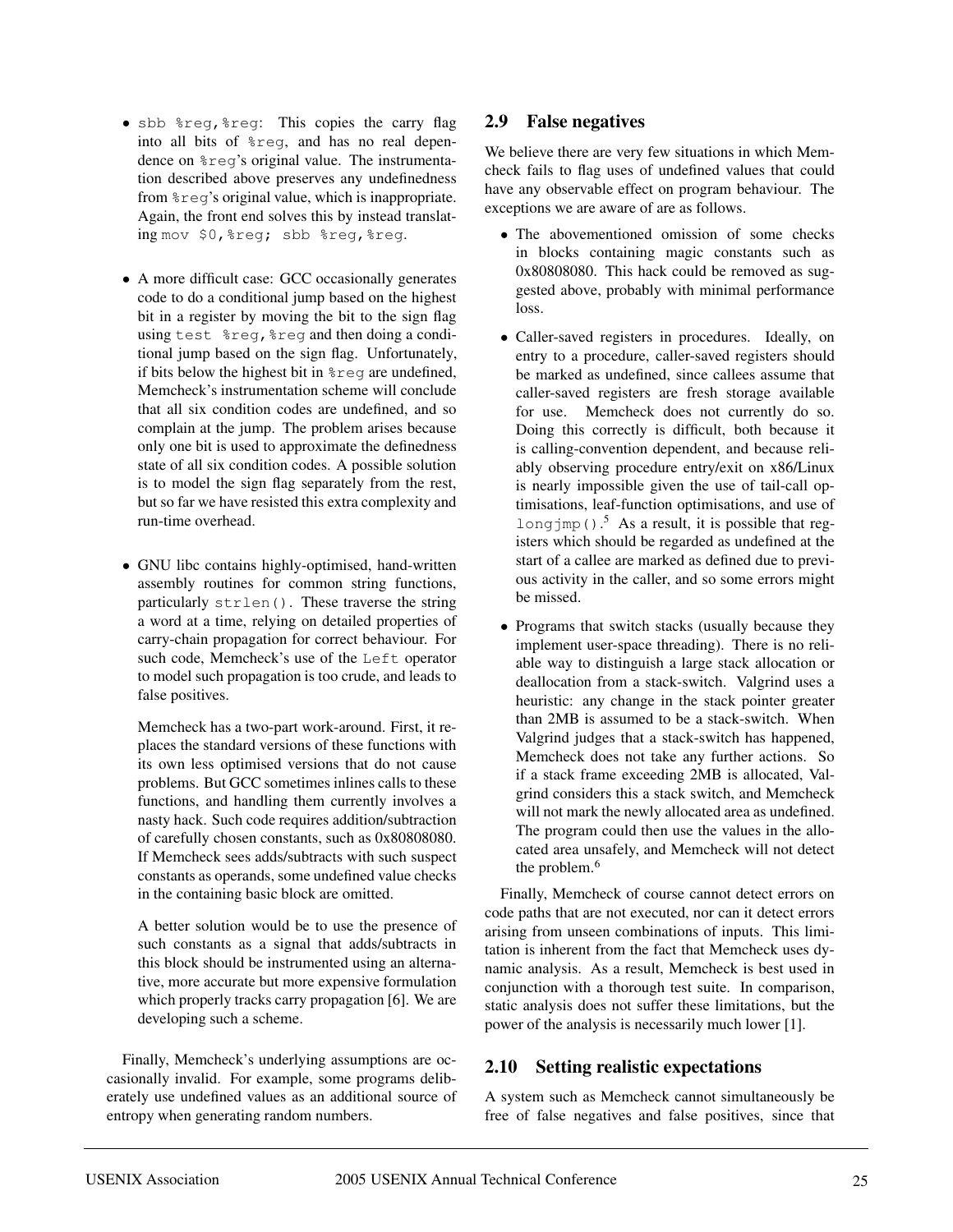would be equivalent to solving the Halting Problem. Our design attempts to almost completely avoid false negatives and to minimise false positives. Experience in practice shows this to be mostly successful. Even so, user feedback over the past two years reveals an interesting fact: many users have an (often unstated) expectation that Memcheck should not report any false positives at all, no matter how strange the code being checked is.

We believe this to be unrealistic. A better expectation is to accept that false positives are rare but inevitable. Therefore it will occasionally necessary to add dummy initialisations to code to make Memcheck be quiet. This may lead to code which is slightly more conservative than it strictly needs to be, but at least it gives a stronger assurance that it really doesn't make use of any undefined values.

A worthy aim is to achieve Memcheck-cleanness, so that new errors are immediately apparent. This is no different from fixing source code to remove all compiler warnings, even ones which are obviously harmless.

Many large programs now do run Memcheck-clean, or very nearly so. In the authors' personal experience, recent Mozilla releases come close to that, as do cleaned-up versions of the OpenOffice.org-680 development branch, and much of the KDE desktop environment. So this is an achievable goal.

Finally, we would observe that the most effective use of Memcheck comes not only from ad-hoc debugging, but also when routinely used on applications running their automatic regression test suites. Such suites tend to exercise dark corners of implementations, thereby increasing their Memcheck-tested code coverage.

## **3 Evaluation**

For a tool such as Memcheck to be worth using, a user must first be using a language such as C, C++ or Fortran that is susceptible to the kinds of memory errors Memcheck finds. Then, the benefits of use must outweigh the costs. This section considers first the costs of using Memcheck, in terms of its ease of use and performance. It then considers the benefits, that is, its effectiveness in helping programmers find real bugs.

As part of this, we refer to a survey of Valgrind users that we conducted in November 2003, to which 116 responses were received. The results are available on the Valgrind website [14]. Memcheck's operation has changed very little in the time since, so the responses about it are still relevant.

## **3.1 Ease of use**

Ease of use has a number of facets: how easy Memcheck is to obtain, how easy it is to run, and how easy it is to act upon its results.

**Obtaining Memcheck** Memcheck is very easy to obtain, because the Valgrind suite is free software, is available in source form on the Valgrind website [14], and is widely available in binary form on the web, packaged for a number of Linux distributions.

**Running Memcheck** Memcheck could hardly be easier to run. Using it only requires prefixing a program's command line with valgrind --tool=memcheck, plus any other desired Valgrind or Memcheck options.

Typically, the only further effort a user must make is to compile her program with debugging information, to ensure error messages are as informative as possible. Indeed, 40 of the 116 survey responders praised Valgrind/Memcheck's ease of running, and another another 14 commented that "it just works", or similar. Only one responder complained that it could be easier to use.

**Custom allocators** There are some cases where the user needs to expend a little more effort. If a program uses custom memory management rather than malloc(), new and new[], Memcheck can miss some errors it would otherwise find. The problem can be avoided by embedding small number of *client requests* into the code. These are special assembly code sequences, encoded as C macros for easy use, that Valgrind recognises, but which perform a cheap no-op if the client is not running on Valgrind. They provide a way for the client to pass information to a Valgrind tool. For example, when using a custom allocator, client requests can be used to inform Memcheck when a heap block has been allocated or deallocated, its size and location, etc.

**Self-modifying code** Extra effort is also needed to handle self-modifying code. Dynamically generated code is not a problem, but if code that has executed is modified and re-executed, Valgrind will not realise this, and will re-run its out-of-date translations. Auto-detecting this is possible but expensive [7]; the cost is not justified by the small number of programs that use self-modifying code. Our compromise solution is to provide another client request which tells Valgrind to discard any cached translations of code in a specified address range.

**Different behaviour under Memcheck** Client programs sometimes do not behave exactly the same under Valgrind/Memcheck as they do normally. Programs that run successfully normally may fail under Memcheck. This is usually because of latent bugs that are exposed e.g. by different execution timings, or because Valgrind provides its own implementation of the Pthreads library.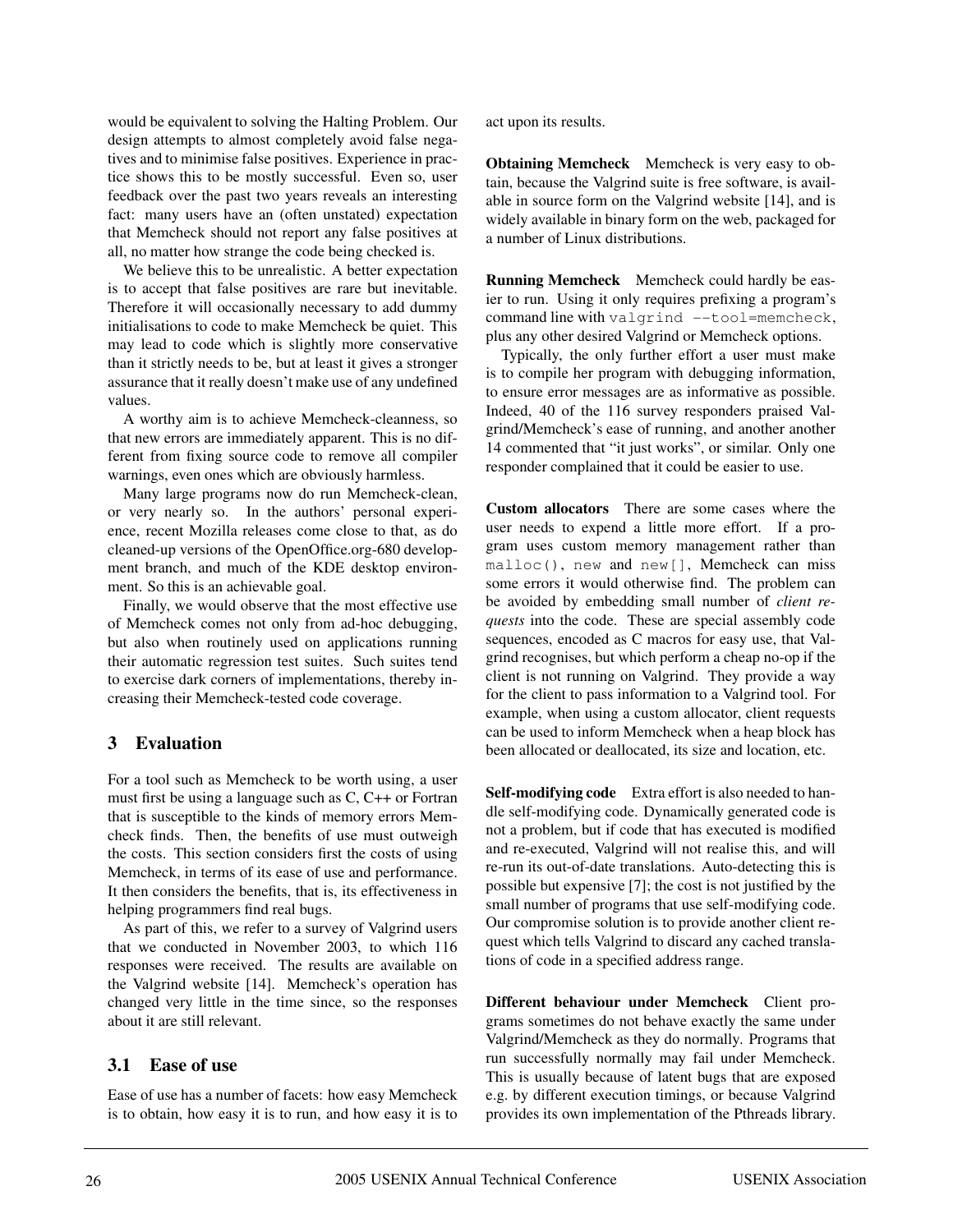This can be regarded as a good thing. More rarely, programs that fail normally may succeed under Memcheck for the same reasons, which can be frustrating for users who hoped to track down a bug with Memcheck.

Although Valgrind/Memcheck is robust—we have had feedback from users using it on systems with 25 million lines of code —it occasionally fails due to its own bugs. The main source of problems is that Valgrind interacts closely with the kernel and GNU libc. In particular the signal and thread handling is fragile and hard to get right for all Linux distributions, and a maintenance headache. By comparison, the parts dealing with x86 code and instrumentation cause few problems, because instruction sets change very slowly. We hope to decrease our level of interaction with the kernel and GNU libc in the future, and recent development efforts have made major progress in that area.

**Acting upon Memcheck's results** In general, Memcheck's addressability checking, deallocation checking, and overlap checking do quite well here, in that Memcheck's report of the problem is usually close to the root cause. However, for definedness checking this is often not the case, as Section 2.7 explained.

To help on this front, Memcheck provides another client request that can be inserted into the client's source code. It instructs Memcheck to check if a particular variable or memory address range is defined, issuing an error message if not. Judicious uses of this client request can make identifying root causes of undefined value errors much easier.

Ideally, error messages would indicate where the undefined value originated from, e.g. from a heap block whose contents have not been initialised. However, this would require augmenting each value with extra information about where it came from, and we cannot see how to do this without incurring prohibitive overheads.

Ease of interpreting error messages is also important. Ten survey responders complained that the messages are confusing, but 7 praised them. One issue in particular is the depth of stack traces: the default is four, but many users immediately adjust that to a much higher number. This gives more information, but also makes the error messages longer. This is a case where a GUI (requested by 8 responders) would be useful, in that large stack traces could be gathered, shown to a small depth by default, and then "unfolded" by the user if necessary. Some users also simply prefer graphical tools over text-based ones. As it happens, there are several GUI front-ends for Valgrind, including Alleyoop [17] and Valgui [2].

| Program         | t(s) | Mem. | Addr. | Nul. |
|-----------------|------|------|-------|------|
| bzip2           | 10.8 | 13.8 | 10.2  | 2.5  |
| crafty          | 3.5  | 45.3 | 27.4  | 7.9  |
| gap             | 1.0  | 26.5 | 19.2  | 5.6  |
| $_{\text{gcc}}$ | 1.5  | 35.5 | 23.7  | 9.2  |
| gzip            | 1.8  | 22.7 | 17.7  | 4.7  |
| mcf             | 0.4  | 14.0 | 7.1   | 2.6  |
| parser          | 3.6  | 18.4 | 13.5  | 4.2  |
| twolf           | 0.2  | 30.1 | 20.5  | 6.1  |
| vortex          | 6.4  | 47.9 | 36.5  | 8.5  |
| ammp            | 19.1 | 24.7 | 23.3  | 2.2  |
| art             | 28.6 | 13.0 | 10.9  | 5.5  |
| equake          | 2.1  | 31.1 | 28.8  | 5.8  |
| mesa            | 2.3  | 43.1 | 35.9  | 5.6  |
| median          |      | 26.5 | 20.5  | 5.6  |
| geo. mean       |      | 25.7 | 19.0  | 4.9  |

Table 1: Slow-down factors of Memcheck, Addrcheck and Nulgrind (smaller is better)

#### **3.2 Performance**

This section discusses the performance of three Valgrind tools. Besides Memcheck, it considers two other tools: Addrcheck, and Nulgrind. Addrcheck is a cut-down version of Memcheck that does not perform definedness checking. The performance difference between Memcheck and Addrcheck give an indication of the cost of Memcheck's definedness checking. Nulgrind is the "null" Valgrind tool that adds no instrumentation. It gives an idea of the overhead due to Valgrind's basic operation.

All measurements were performed using Valgrind 2.1.2 on an 1400 MHz AMD Athlon with 1GB of RAM, running Red Hat Linux 9, kernel version 2.4.20. The test programs are a subset of the SPEC CPU2000 suite [16]. All were tested with the "test" (smallest) inputs. The time measured was the "real" time, as reported by /usr/bin/time. Each program was run once normally, and once under each of the Valgrind tools. This is not a very rigorous approach but that does not matter, as the figures here are only intended to give a broad idea of performance.

Table 1 shows the time performance of the three tools. Column 1 gives the benchmark name, column 2 gives its normal running time in seconds, and columns 3–5 give the slow-down factor for each tool relative to column 2 (smaller is better). The first nine programs are integer programs, the remaining four are floating point programs. The bottom two rows give the median and geometric mean for the slow-down factors.

The slow-down figures for Memcheck are quite high. This is partly due to the cost of definedness checking,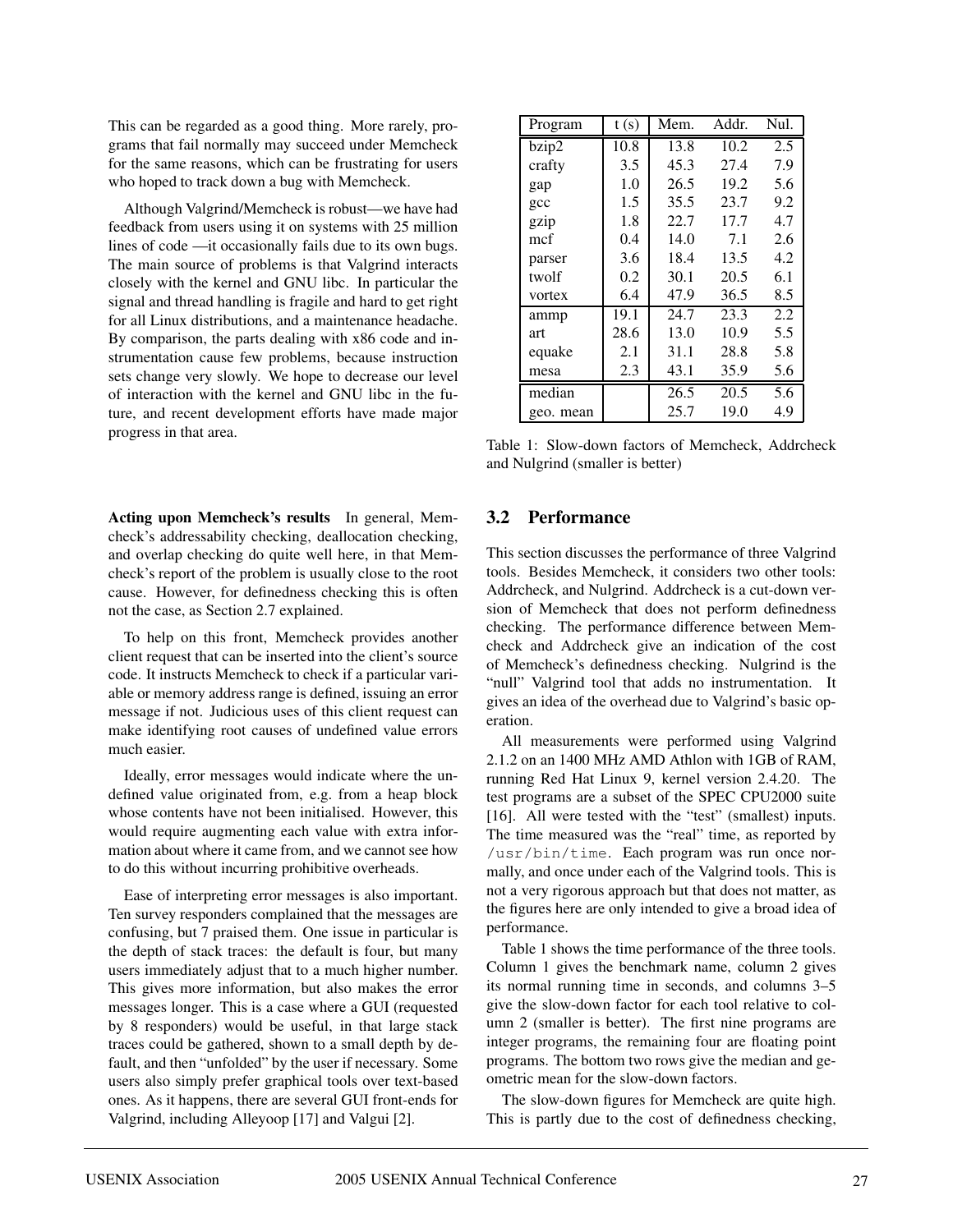partly due to the cost of Memcheck's other kinds of checking, and partly because of Valgrind's inherent overhead.

Memcheck also has a large memory cost. Since each byte is shadowed by a byte holding V bits and also by a single A bit indicating whether that location is addressable, memory use is increased by a factor of approximately  $(8 + 1)/8 = 9/8$ , that is, slightly more than doubled. Shadow storage is allocated on demand, so programs which do not use much memory when running natively still do not use much when running under Memcheck. Another space cost is that of holding translations: Valgrind can store translations of approximately 200000 basic blocks, occupying about 70MB of storage. This too is allocated incrementally. Finally, Memcheck records on the order of 50 to 100 bytes of administrative information for each block allocated by malloc/new/new[].

As a result of this, programs with large memory footprints (above about 1.5GB) die from lack of address space. Since V-bit storage is usually the largest component of the overhead, we are considering compressed representations for V bits. These rely on the observation that about 99.95% of all bytes are all-defined or allundefined, and so their definedness state could be summarised using a single bit. This would be merely a representational change and would not affect Memcheck's ability to track definedness with bit-level precision.

Of the various costs to the user of using Memcheck, for many people the slow-down is the greatest cost. Among the survey responders, 9 praised Memcheck's performance, and 32 complained about it. In general, we have found that users who have used other, similar, memory checkers praise Memcheck's performance, and those who have not used other such tools complain about it. However, judging from overall feedback, Memcheck's performance is good enough for the vast majority of users.

## **3.3 Evidence of usefulness**

It is never easy to convincingly demonstrate in a paper that a tool such as Memcheck, which is designed to find bugs in programs, works well. To truly appreciate the usefulness of such a tool, one must really use it "in anger" on a real system. Nonetheless this section provides two pieces of evidence that Memcheck, particularly its definedness checking, is effective. The first is a case study of using it on OpenOffice; the second is general information about Memcheck's popularity.

**OpenOffice case study** Jens-Heiner Rechtien used Memcheck with OpenOffice<sup>7</sup>, and systematically recorded all the error messages that Memcheck issued [13]. He ran OpenOffice's basic "smoke test" (with Java disabled), which only exercises a fraction of OpenOffice's code. Memcheck detected 102 problems in 26 source files (plus 6 more in system libraries such as GNU libc). Table 2 (copied from [13]) gives a breakdown: column 1 numbers the problem category, column 2 describes the problem, column 3 gives the number of occurrences, and column 4 gives the number of distinct source files in which the error occurred.

Of the 11 categories, five  $(1, 2, 3, 7, 7, 10)$  involve undefined values. This accounts for 96 of 102, or 94%, of the problems found.

Rechtien estimates that, regarding the consequences of the detected problems, about one third would never show up as a program failure for the user, another third are bugs which have no consequences yet, but might lead to regressions later if code is changed, and the last third are plain bugs which might crash the application or lead to malfunction anytime. The commits made to fix these errors can be seen in the OpenOffice bugs database [11].

As for false positives, Rechtien states that when compiling with optimisation, he saw "a few", but none when compiling without optimisation.

From this example, Memcheck's usefulness is clear, in particular the usefulness of its definedness checking.

**Popularity** Another indication of the usefulness of Memcheck's definedness checking is its general popularity. We have received feedback from at least 300 users in more than 30 countries, and so can conservatively estimate its user base is in the thousands.

A short list of notable projects using Valgrind includes: OpenOffice, StarOffice, Mozilla, Opera, KDE, GNOME, AbiWord, Evolution, MySQL, PostgreSQL, Perl, PHP, Mono, Samba, Nasa Mars Lander software, SAS, The GIMP, Ogg Vorbis, Unreal Tournament, and Medal of Honour. A longer list is available at the Valgrind website [14]. This includes a huge range of software types, almost anything that runs on x86/Linux.

Our November 2003 survey also found that Memcheck is by far the most commonly used of the Valgrind tools, accounting for approximately 85% of Valgrind use. In comparison, Addrcheck, which is the same as Memcheck but without the definedness checking, only accounts for 6% of Valgrind use.

## **4 Related work**

There are a number of tools that detect various kinds of memory errors in programs, particularly memory leaks and bounds errors. However, only a small fraction of them detect undefined values. This section discusses only work that relates directly to Memcheck's definedness checking.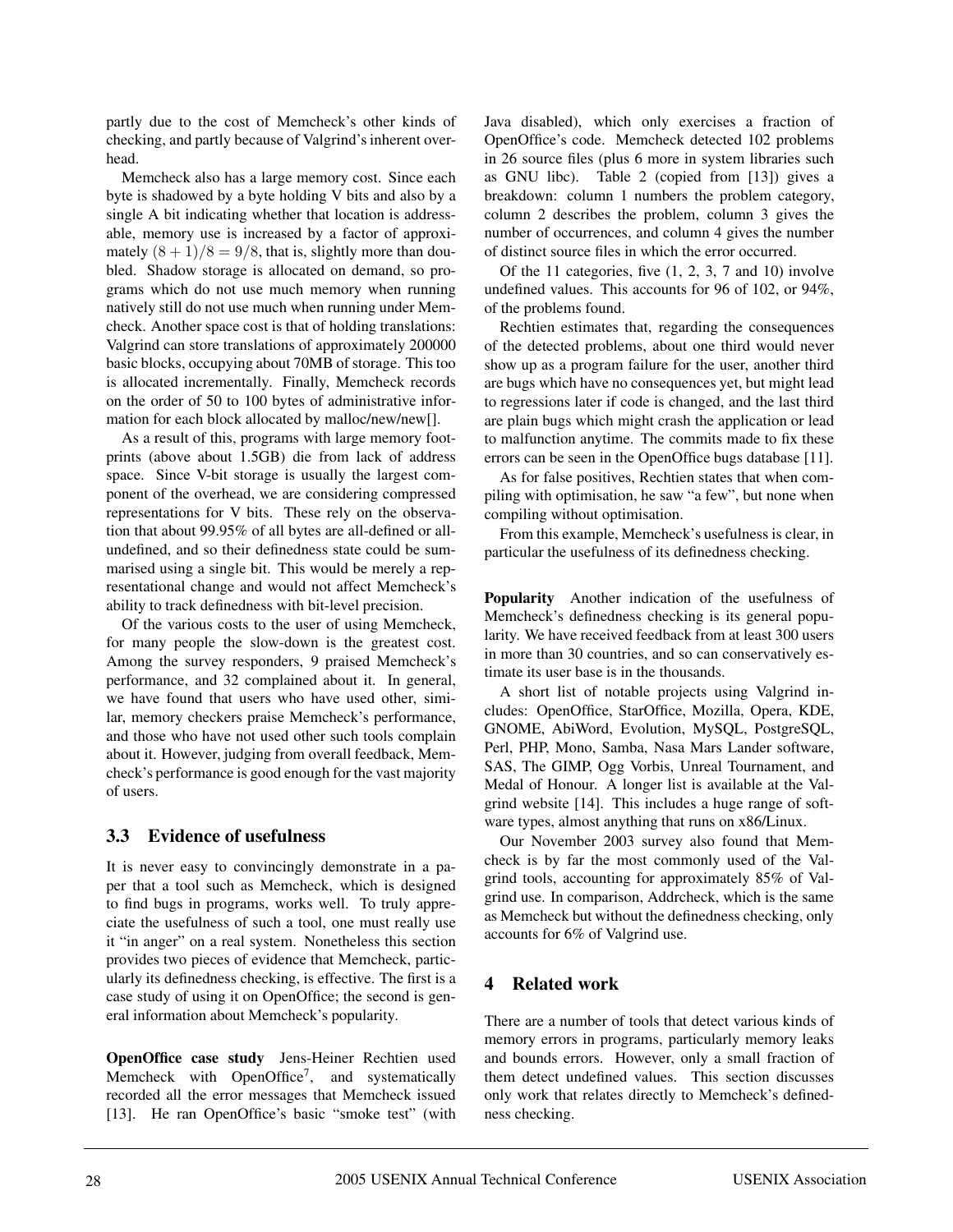| Ref. no. | Error type                                                       | #problems | # files |
|----------|------------------------------------------------------------------|-----------|---------|
|          | not initialized instance data member                             | ca. 76    | 10      |
| 2        | not initialized local variables                                  |           |         |
| 3        | not initialized variable used as in/out parameter in method call |           |         |
| 4        | overlapping buffers in strncpy()                                 |           |         |
|          | off by one error                                                 |           |         |
| 6        | unchecked return value of system call                            |           |         |
| 7        | partly initialized struct used in inappropriate ways             |           |         |
| 8        | no check for potentially invalidated index                       |           |         |
| 9        | use of buffer size instead of content size for writing out data  |           |         |
| 10       | write not initialized buffer into stream                         |           |         |
| 11       | feed unterminated buffer into method expecting a C-style string  |           |         |

Table 2: Errors found by Memcheck in OpenOffice

Huang [4] described, very early, the possibility of using dynamic analysis to detect variables that are written but never read, and reads of undefined variables. However, the proposed instrumentation was at the source code level rather than the machine code level.

Kempton and Wichmann [5] discussed the detection of undefined value errors in Pascal programs. They suggest using one shadow definedness bit per data bit in memory, just as Memcheck does. They did not discuss how the shadow bits would be propagated.

Purify [3] is a widely used commercial memory checking tool that can detect several kinds of memory errors including undefined value errors. It adds instrumentation to object code at link-time, in order to do checking at run-time. It shadows every byte of memory with a twobit value that encodes one of three states: unaddressable, writable, and readable. Reads of writable (i.e. allocated but undefined) memory bytes may get flagged immediately as errors. This is a form of eager checking, as mentioned in Section 2.6. Because the shadowing is at the byte-level, it does not feature bit precision.

Third Degree [18] is a memory checking tool built using the ATOM object code instrumentation framework [15]. As well as detecting some accesses to unaddressable memory, it uses a crude form of definedness checking: when a stack or heap location first becomes addressable, it is written with a special "canary" value. An error is issued if any loads read this canary value. This could lead to false positives when undefined values are copied around, and there is a small chance that the canary value might occur legitimately, although the value is chosen carefully to minimise this likelihood. As Third Degree only ran on Alphas, it is unfortunately now defunct.

Insure++ [12] is a commercial memory checking tool. It detects various kinds of errors, including undefined value errors. It adds instrumentation to the source code (C or C++ only) at compile-time, in order to do checking at run-time. It has two modes of undefinedness checking: the first is eager, immediately reporting any reads of undefined variables; the second is less eager, allowing copies of undefined variables to occur without warning (but not other operations). Insure++ also comes with Chaperon, a tool for x86/Linux that works much like Memcheck—it also uses dynamic binary instrumentation—which can detect reads of uninitialised memory.

The most notable feature of Memcheck compared to previous tools is that its definedness checking is much more sophisticated, featuring bit-precision, which means it can be used reliably with bit-field operations.

# **5 Conclusion**

We have described a tool named Memcheck, built with the dynamic binary instrumentation framework Valgrind, which can detect several kinds of memory errors that are common in imperative programs. In particular, we described the novel definedness checking that Memcheck performs to detect undefined value errors with bitprecision. We also considered the costs and benefits of using Memcheck, and concluded that it definitely is worth using, as shown by the 102 bugs found in OpenOffice by one user, and more generally by the thousands of programmers who use it on a wide range of software.

Memcheck works well, and is widely used. Our main challenge is ensuring that this remains true. Work is in progress to develop a new intermediate representation for Valgrind, which will provide sufficient description of FP and SIMD operations to keep up with the increasing capabilities of vectorising compilers. The new intermediate representation will also be architecture-neutral, in order to provide a solid foundation for ports to architectures other than x86, which will help keep Valgrind viable over the long-term. A key challenge here is that instrumentation should also be architecture-neutral, so that tools do not have to be partially or wholly re-written for each new